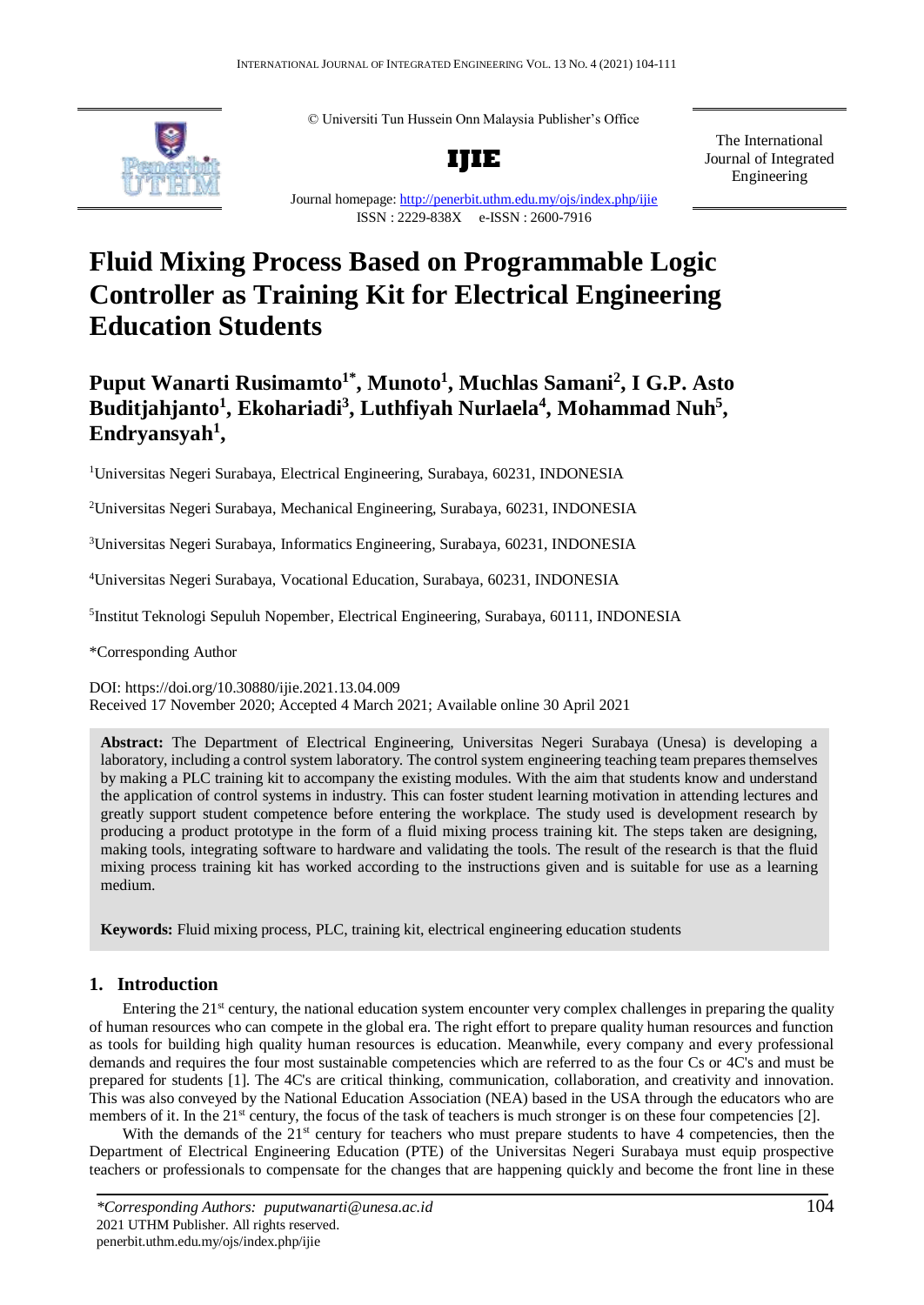changes. One of the knowledge and skills that a PTE study program must have is the PLC (Programmable Logic Controller) programming competency.

PLC programming competence is needed in the industry. PLC has been successfully applied to every segment of the industry, including steel mills, paper mills, food processing plants, chemical plants and power plants. PLCs perform a variety of regulatory tasks, from repetitive ON/OFF settings from simple machines to sophisticated manufacturing and process settings. Automation systems in industry include operations such as processing, assembling, inspection and material handling, in many cases completing more than one of these operations in the same system. It is called automatic because it performs operations with a lower level of human participation compared to manual processes. In some highly automated systems, there is almost no human participation [3].

Kiangala (2019) has presented that the latest manufacturing process trends, such as Industry 4.0 (I.4.0), are trying to replace existing manual systems with processes that can be reset and controlled by themselves to improve the overall production system. The PLC used is the Siemens S7-1200 which communicates via Ethernet TCP/IP with the ZENON SCADA Human Machine Interface (HMI) to closely track production, reduce manual control, and efficiently monitor the bottling process of small beverage factories by applying the basic concept of I.4.0 such as decentralization and real time data analysis [4]. Meanwhile Rowe (2020) has succeeded in creating a framework to guide PLC practicum in Undergraduate Engineering Education at the University of Colorado Boulder. As a result, alumni praised the incorporation of classroom and practical assignments into "PLC programming activities", indicating a statistically significant reported impact [5]. Bassily (2007) also presents an educational mechatronics laboratory that encourages multi-disciplinary direct engineering discoveries. The three experiments made were a kit to program and operate a PLC, a traditional conveyor system, and a distributed servo motor-based conveyor [6].

The learning outcomes of students who took PLC courses in 2018 with the greatest score were B+ as much as 24.3% of 37 students. In 2019, students who took PLC courses with the highest scores were A- only 1 student out of 51 students and B+ scores of 43%. Such value distribution is considered difficult by students when learning PLC programming. According to the results of initial observations made, only a few students were active in participating in PLC learning. Students also think that PLC learning is very difficult. The obstacles faced by students in this course are in terms of using programming logic and basic concepts of programming languages. With the low student learning outcomes of PLC, because of the low ability of students in PLC programming.

To respond to the unachieved achievement of PLC learning, one effort that can be done is to implement a media kit as a tool in the student learning process. The optimal application of media kits allows PLC learning to occur which gives students the opportunity to gain learning experiences according to the expected competencies. This is in line with the research of Coskun (2009) and Yilmas (2011) which concluded the benefits of the PLC training kit media for learning. In addition, it allows students to develop their potential through high learning activities in a pleasant atmosphere. As well as obtaining knowledge using experience, cognitive structures, and beliefs [7][8].

The results of the description above can be underlined that PTE students whose graduates produce teaching and/or professional staff must have the skills needed to become teachers or professionals in the industry. Problems arise in the learning process of PLC, so research is carried out on the application of PLC as a training kit to improve the PLC programming skills of PTE students. The PLC application is making a fluid mixing process prototype.

#### **2. Methodology**

The procedure for making a PLC-based fluid mixing process prototype uses a development model, which results in a product in the form of a PLC training kit that accompanies modules and instruments to measure critical thinking skills in PLC programming competencies of PTE Unesa students [9].

Plomp (2007) recommends that the development model refers to the Research and Development (R & D) cycle model, which includes the following activities. (1) preliminary investigation, (2) design, (3) realization/construction, (4) test, evaluation and revision, and (5) implementation [10]. Meanwhile, according to Borg & Gall in Sugiyono (2010), there are 10 (ten) stages of using research and development methods, namely (1) potential and problem stages, (2) data collection stage, (3) product design stage, (4) the design validation stage, (5) the design revision stage, (6) the product trial stage,  $(7)$  the product revision stage,  $(8)$  the use trial stage,  $(9)$  the product revision stage,  $(10)$  the mass production stage. But in this study, 7 (seven) stages were carried out because the PLC training kit media was not mass produced. The steps taken are potential and problems, data collection, product design, design validation, design revision, product testing, analysis and reporting [11].

#### **2.1. PLC Training Kit**

PLC is a control device that can be programmed to control the operation of machines or processes in industry. It can also be said as an automatic control system that is currently widely used in industry. Because almost all industries, both small, medium and large industries use PLC, students are required to master competencies in the field of this control system. According to William Bolton (2006), PLC is a special form of microprocessor-based controller that utilizes memory and can be programmed to store instructions and implement functions such as logic, timing, counting, and arithmetic to control machines and processes[12]. The types of PLCs used in the industrial automation world include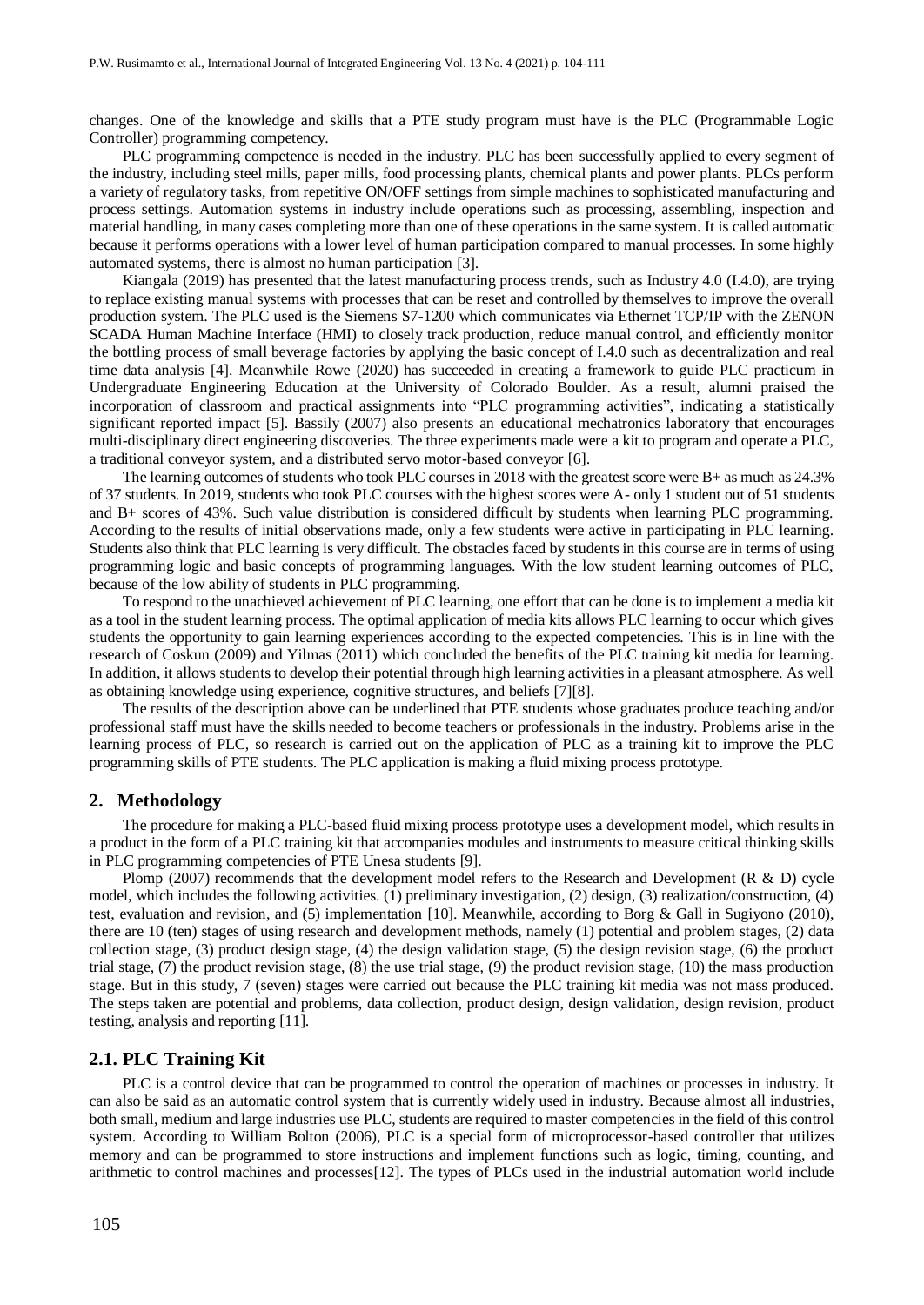Omron, Schneider, Mitsubishi, Festo, Siemens and many more on the market. To run a PLC, a software program is required. PLC used for this research is PLC Omron type CP1E with the software used is CX-Programmer, CX-Designer and CX-Simulator. In this study, the kit to be developed is a PLC kit for the fluid mixing process control system practicum.

#### **2.2. PLC Training Kit Design**

The fluid mixing process is suitable for the beverage industry. The beverage industry in the process requires mixing of ingredients before finally becoming a drink that is ready to drink. In this study, a mixture of 2 fluids was used, namely water and syrup with the design shown in Fig. 1.



**Fig. 1 - PLC based fluid mixing process design**

The system is designed to have six liquid storage tanks. Starting from tank A which contains water and tank B which contains syrup. Then the water and syrup are channeled and pumped by water pumps A and B towards tanks D and C until tanks D and E are full which is regulated by the water level sensor.

After the water and syrup have filled tanks D and C, the water level sensor will work to turn off the water pump A and B, and turn on the sensors on valves D and C. Then fill the mixing tank F to the full which has been set with the water level sensor, after full the sensor works and turns on the stirring motor for a predetermined time.

After the motor has finished stirring and the mixed beverage liquid will be pumped by pump F to the heating tank E. The filling continues until all the liquid enters then the water level sensor will work to turn on the heater. The heater will work with a temperature sensor, then the heater will turn off then valve E will open to carry out the next process.

#### **2.3. Feasibility of the PLC Training Kit**

According to Nieven (2010) the feasibility of learning media is an indicator of whether or not a learning media can be used in the teaching and learning process. There are three aspects that need to be considered in assessing product quality from development research including validity, effectiveness, and practicality [10]. In this study, to determine the feasibility of the training kit only through the validity of instructional media experts and regulatory system engineering experts. Validity is a training kit assessment process for learning. Suggestions from experts for revising learning media are needed as an assessment. Validity is divided into three, namely content validity, construct validity, and criterionrelated validity [13]. Content validity relates to the ability of an instrument to measure the content (concept) that must be measured. The content of a concept or variable to be measured can be revealed by a measuring instrument. Validity based on criteria is the validation of an instrument by comparing it with other valid and reliable measurements by correlating it. The instrument is said to have criterion validity, if the correlation is significant. Construct validity is the framework of a concept, which relates to the ability of a measuring instrument to measure the meaning of a concept it is measuring.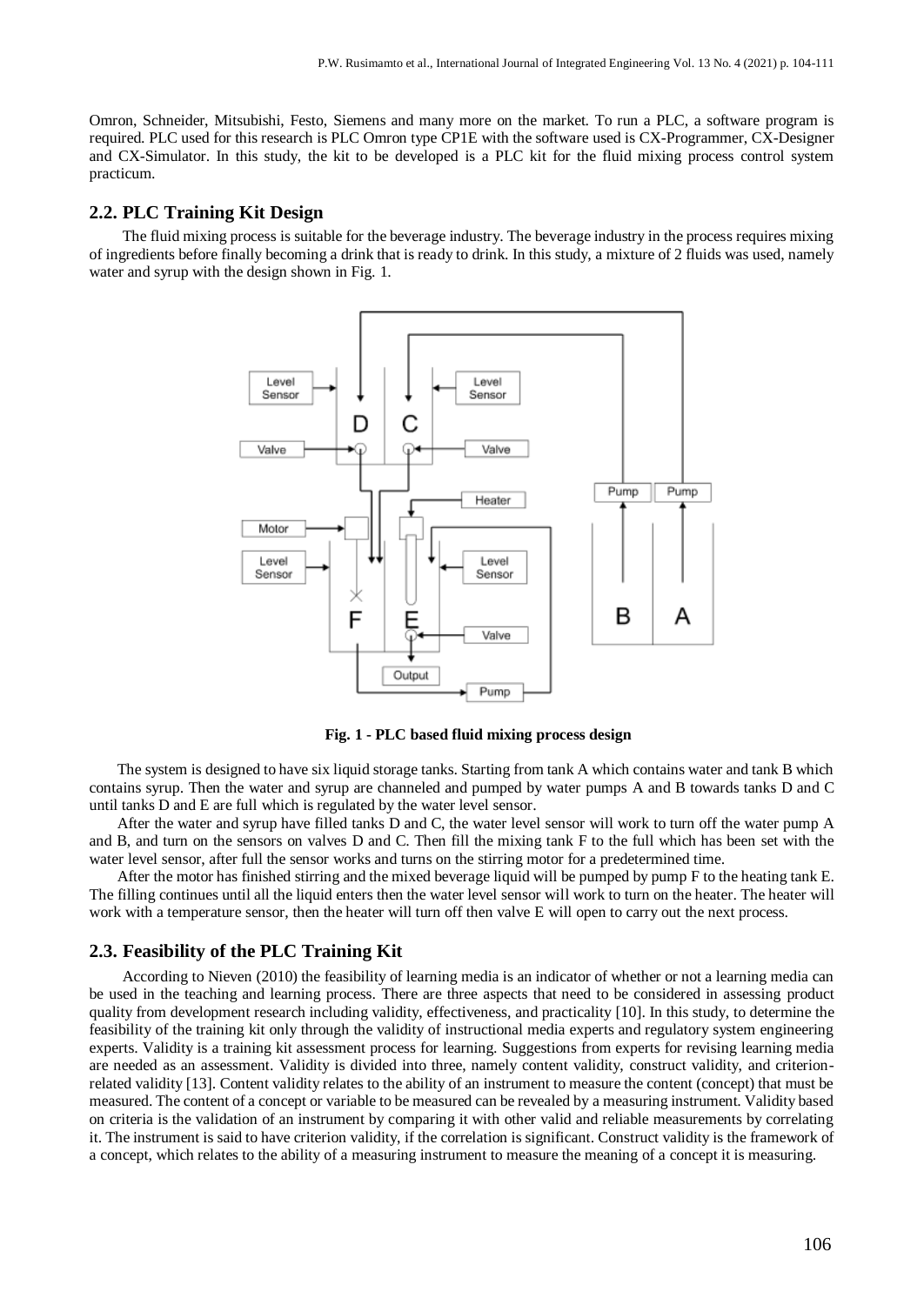The aspects and indicators used in the validity of the PLC training kit are as follows. 1) The suitability of the training kit with learning outcomes which includes a) the training kit is in accordance with the teaching material presented, b) the use of a training kit helps understanding the material presented. 2) The appearance and quality of the training kit which includes a) the design of the training kit, b) the suitability of the size of the training kit box with the circuit, c) the layout of the circuit in the training kit, d) clarity of the drawing/circuit scheme on the training kit (description of component symbols and names parts of each circuit), e) the writings on the training kit are clearly legible, f) the accuracy of the wiring-point layout, g) the length of the connector cable as needed, h) the ease of connecting the connectors on the training kit, i) easy access to each circuit, j) the performance of the training kit and k) the ease of operation/use of the training kit. 3) Suitability of the training kit with the module which includes a) suitability of the training kit with module material and b) practicum activities with the training kit according to what is contained in the module.

#### **3. Results and Discussion**

After going through the design stage, the next step is to make a PLC-based fluid mixing process prototype. The PLCbased fluid mixing process prototype as a training kit is made from lightweight materials and is easily available in the market. Made with due regard to visual principles, namely visible, interesting, simple, useful, accurate, legitimate, structured [14]. The PLC training kit is made in a square box measuring 55 cm x 55 cm x 10 cm and the layout of the components is neatly in the box as shown in Figure 2. The design for making a PLC training kit is as follows. The type of PLC used is the Omron CP1E, with a 220 V AC voltage source, 6 plus 1 COM input and 4 plus 3 COM output, 4 12V Relays, 95 plug terminals, 30 connecting cables. The power supply consists of 1 1A transformer, AC 220V input voltage, 3V/4.5V/6V/9V/12V DC output voltage. PLC input application is a mixing process made separately from a box consisting of 2 tanks with a capacity of 1 liter each, 3 motor pumps with 9 V DC voltage, 1 mixer motor with 6 V DC voltage, 4 water level sensors with DC voltage 24 V, 1 heater with 220 V AC voltage, 2 relays with 9 V DC voltage, 3water valves with 12 V DC voltage and 3 8pin terminals. All components are neatly arranged and easy to use. The components required for the manufacture of a training kit are shown in Table 1 below.

**Table 1 - Components for making a training kit**

| N <sub>0</sub> | <b>Material Name</b> | Quantity | <b>Specifications</b> |
|----------------|----------------------|----------|-----------------------|
|                | Water Pump           | 3 pieces | 9V DC                 |
|                | Valve                | 3 pieces | $12V$ DC              |
|                | Mixer                | 1 pieces | 6V DC                 |
| 4              | Level Sensor (LS)    | 4 pieces | 24V DC                |
|                | Heater               | 1 pieces | <b>220V AC</b>        |
| n              | Relay                | 2 pieces | 9V DC                 |

The PLC-based fluid mixing process training kit is shown in Fig. 2 below.



**Fig. 2 - Fluid mixing process training kit**

The PLC used is PLC made by Omron type CP1E. Because this type of PLC is widely used in industry by adjusting industrial needs. By using the CP1E PLC, students or students will be familiar with the PLC, so that when they are involved in the industry they are familiar and easier to adapt. The PLC-based fluid mixing system flowchart is shown in Fig. 3 below.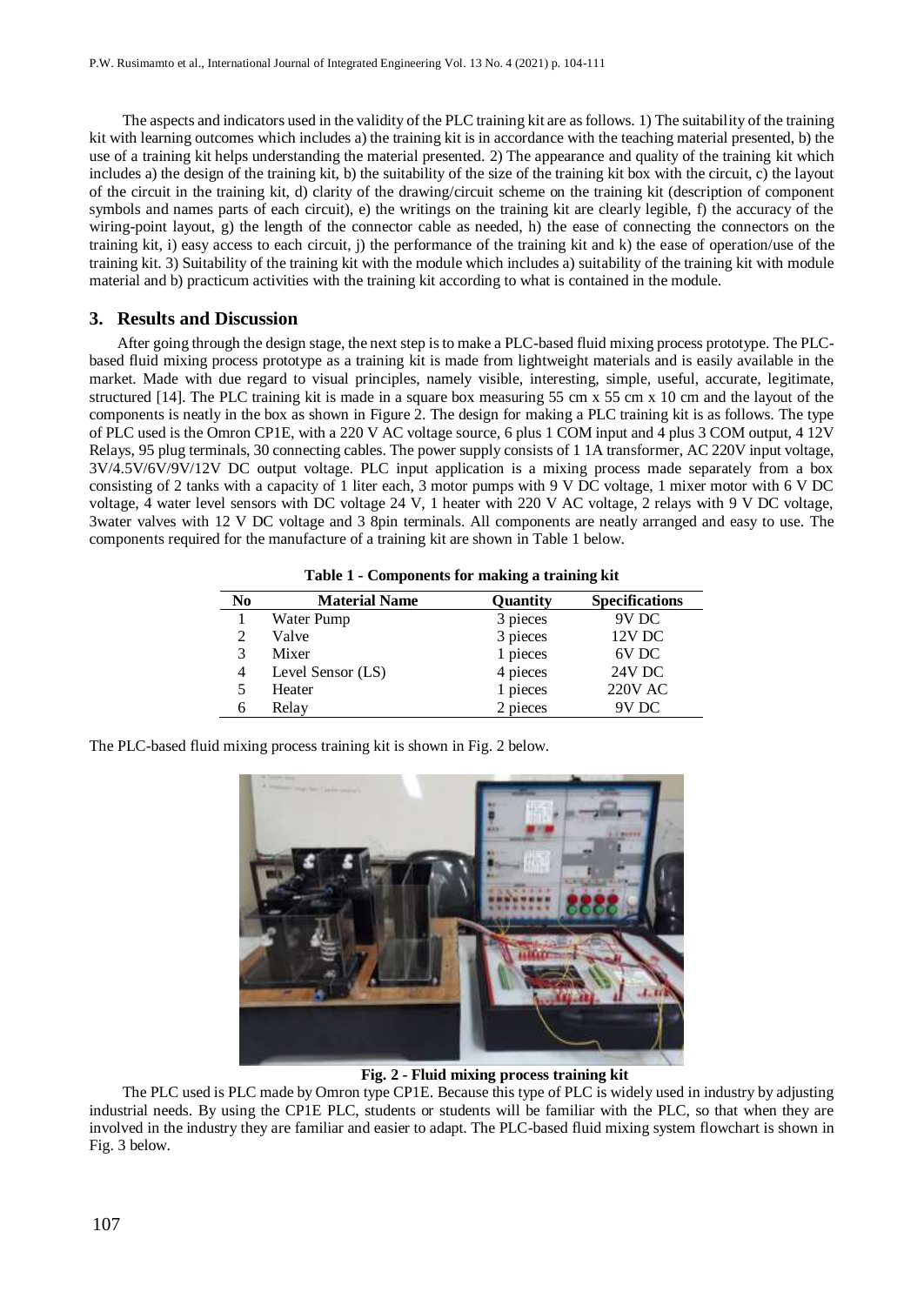

**Fig. 3 - Fluid mixing system flowchart**

After the kit is complete, the next step is programming through CX-Programmer. Then the software to hardware integration process is carried out through uploading the program to the PLC. The trials results are shown in Fig. 4 below.



#### Fig. 4 - Trials PLC training kit

From Fig. 3 it is described as follows. The program starts, then pumps A and B turn on and the tank filling process occurs. When the level sensors C and D detect the water level limit, pumps A and B stop. Then valves C and D open to empty the tank. When the level sensor F detects the water level limit, valves C and D close. Then the mixer runs. When the mixer stops, pump F starts. When the level sensor E detects the water level limit, the pump F stops. Heater will run.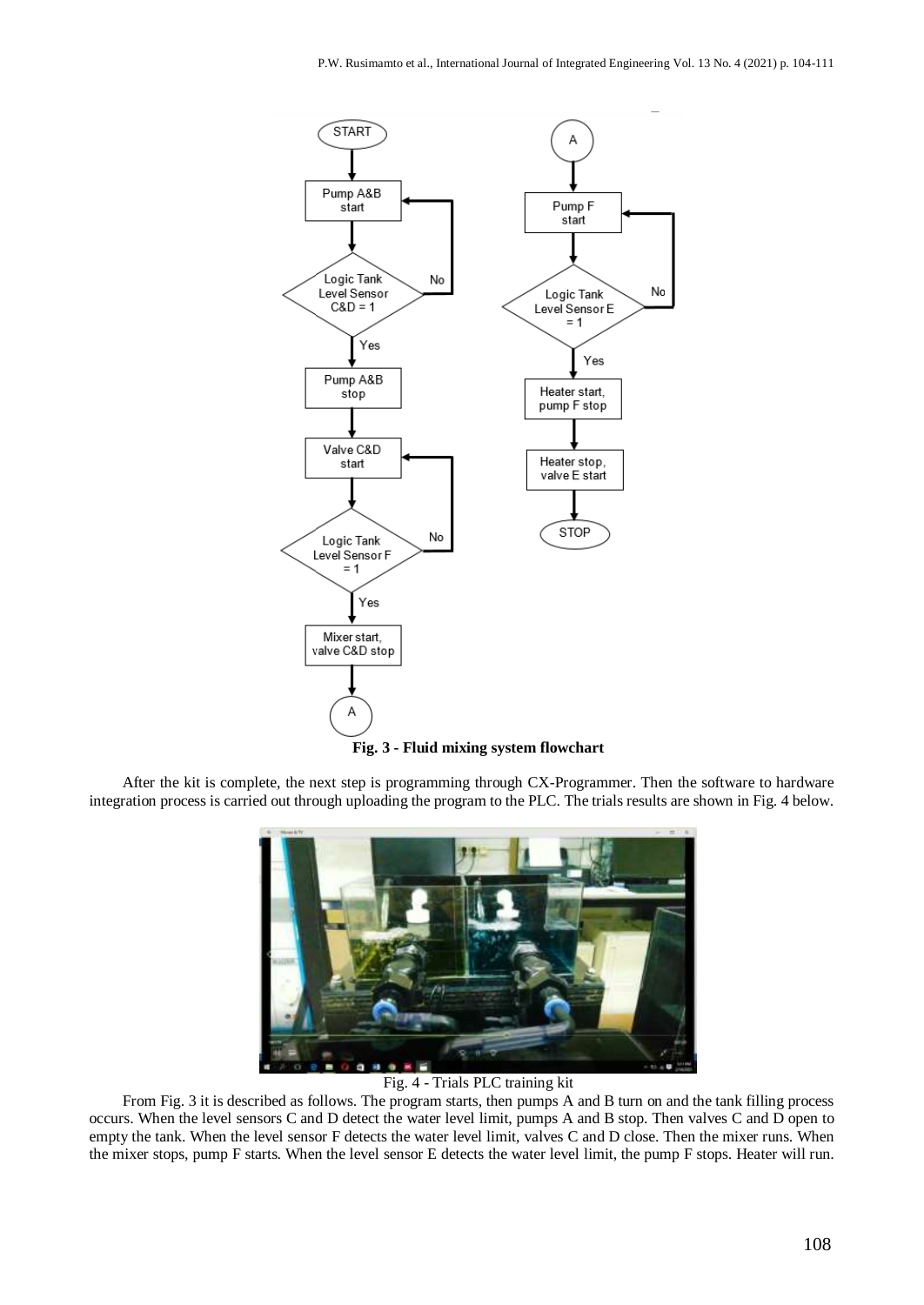If the heater has gone out, then valve E turns on to empty the water in the heater tank to the next process. The component condition when the program is run is shown in Table 2 below.

| Component/  | <b>STEP</b> |              |            |            |            |            |            |            |            |
|-------------|-------------|--------------|------------|------------|------------|------------|------------|------------|------------|
| <b>Step</b> | 1           | $\mathbf{2}$ | 3          | 4          | 5          | 6          | 7          | 8          | 9          |
| Pump A      | ON          | <b>OFF</b>   | OFF        | OFF        | OFF        | <b>OFF</b> | <b>OFF</b> | <b>OFF</b> | OFF        |
| Pump B      | ON          | <b>OFF</b>   | <b>OFF</b> | <b>OFF</b> | OFF        | <b>OFF</b> | <b>OFF</b> | <b>OFF</b> | <b>OFF</b> |
| Pump F      | OFF         | <b>OFF</b>   | <b>OFF</b> | <b>OFF</b> | OFF        | ON         | <b>OFF</b> | OFF        | <b>OFF</b> |
| Valve C     | <b>OFF</b>  | <b>OFF</b>   | ON         | <b>OFF</b> | <b>OFF</b> | <b>OFF</b> | <b>OFF</b> | <b>OFF</b> | <b>OFF</b> |
| Valve D     | <b>OFF</b>  | <b>OFF</b>   | ON         | <b>OFF</b> | <b>OFF</b> | <b>OFF</b> | <b>OFF</b> | <b>OFF</b> | <b>OFF</b> |
| Valve E     | <b>OFF</b>  | <b>OFF</b>   | <b>OFF</b> | <b>OFF</b> | <b>OFF</b> | <b>OFF</b> | <b>OFF</b> | <b>OFF</b> | ON         |
| Mixer       | OFF         | <b>OFF</b>   | <b>OFF</b> | <b>OFF</b> | ON         | <b>OFF</b> | <b>OFF</b> | OFF        | <b>OFF</b> |
| Heater      | OFF         | <b>OFF</b>   | <b>OFF</b> | <b>OFF</b> | <b>OFF</b> | <b>OFF</b> | <b>OFF</b> | ON         | <b>OFF</b> |
| LS C        | <b>OFF</b>  | ON           | <b>OFF</b> | <b>OFF</b> | <b>OFF</b> | <b>OFF</b> | <b>OFF</b> | <b>OFF</b> | <b>OFF</b> |
| LS D        | <b>OFF</b>  | ON           | <b>OFF</b> | <b>OFF</b> | OFF        | <b>OFF</b> | <b>OFF</b> | <b>OFF</b> | <b>OFF</b> |
| LS F        | <b>OFF</b>  | <b>OFF</b>   | <b>OFF</b> | ON         | <b>OFF</b> | <b>OFF</b> | <b>OFF</b> | <b>OFF</b> | <b>OFF</b> |
| LS E        | OFF         | <b>OFF</b>   | <b>OFF</b> | <b>OFF</b> | <b>OFF</b> | <b>OFF</b> | <b>ON</b>  | <b>OFF</b> | <b>OFF</b> |

**Table 2 - Component condition when the program is run**

After the training kit is complete and the program can be run according to the instructions, the next step is the validity of the training kit. To find out the validity of the training kit produced, it must be validated by a validator who is an expert in their field. The validator consists of 3 (three) experts, the first, an expert in the field of education and evaluation, the second expert is education and learning media and the third expert is in the field of control system engineering and PLC.

From the results of the validator's assessment, the rating results of each indicator/aspect being assessed will be calculated. Then the rating results will be categorized according to the assessment criteria using a Likert scale developed by Rensis Likert (1932). Likert scale is used to measure a person's perception, attitude or opinion regarding an event or social phenomenon. This scale is a psychometric scale that is usually applied in questionnaires and is most often used for research in the form of surveys, including in descriptive survey research. Likert scale calculation uses the following formulas [15].

Formula: *T x Pn* (1) Information: *T* = Total number of respondents who voted *Pn* = Choice of Likert score

In order to obtain interpretation results, first the highest score (*X*) and lowest score (*Y*) must be known for the assessment item with the following formula:

 $Y =$  highest Likert score x number of respondents

 $X =$  lowest Likert score x number of respondents

The respondent's interpretation of the assessment is the value generated using the% Index formula.

*Index% formula = Total Score/Y x 100* (2)

To find out the assessment by the method of finding the percent score interval (*I*) with the following formula.

*I* = *100/Total Score (Likert)* (3)

This is the interval from the lowest 0% to the highest 100%.

The results of the training kit validation were analyzed using a Likert scale which is shown in Table 3 below.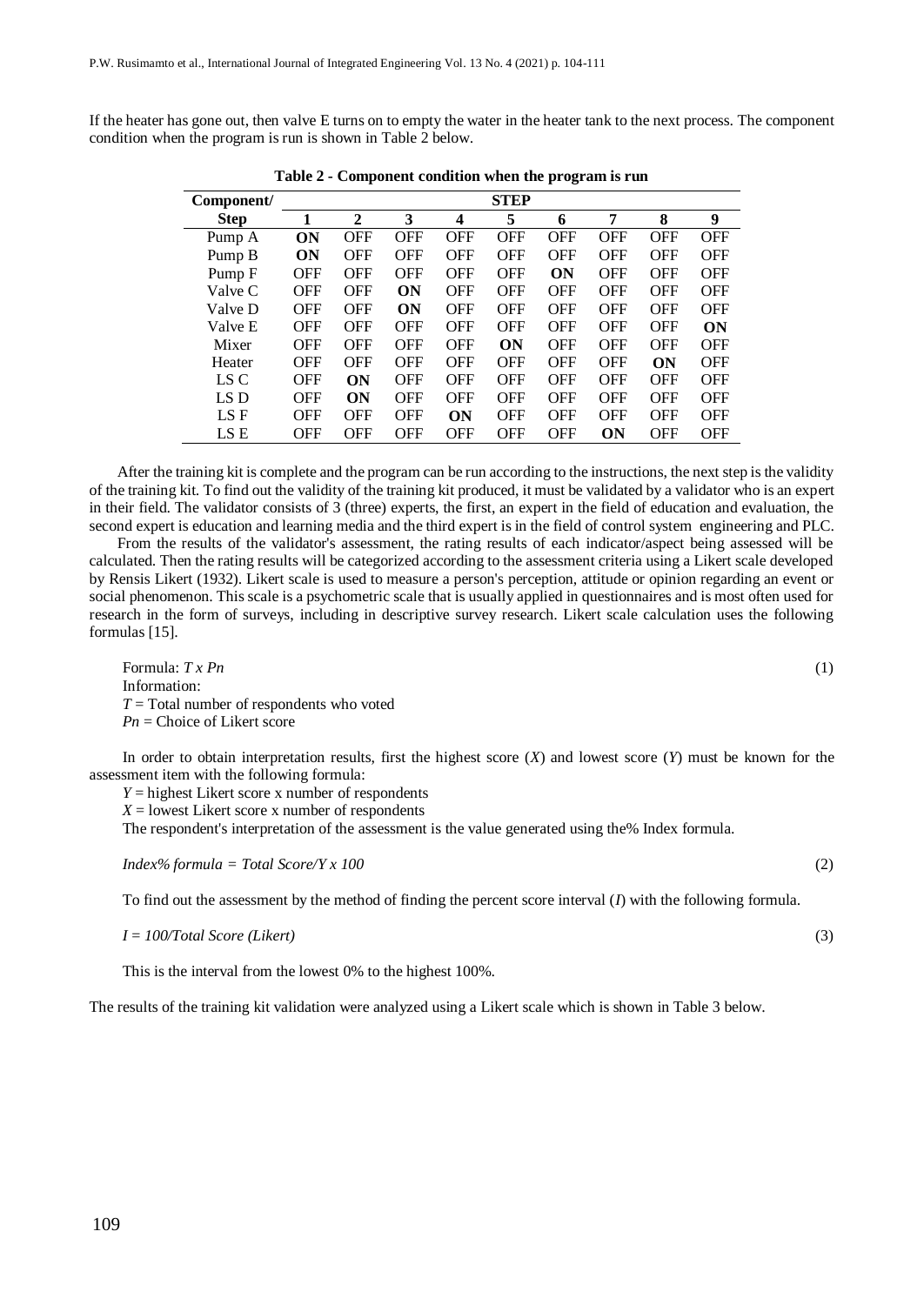| N <sub>0</sub> | <b>Aspect</b>                                                                                                             | <b>Indicator</b>                                                                                                                                   |              |                | Number of<br>validators<br>who judge |                         | <b>TxPn</b> | <b>Index</b><br>$\frac{0}{0}$ | Interpre-<br>tation |  |
|----------------|---------------------------------------------------------------------------------------------------------------------------|----------------------------------------------------------------------------------------------------------------------------------------------------|--------------|----------------|--------------------------------------|-------------------------|-------------|-------------------------------|---------------------|--|
|                |                                                                                                                           |                                                                                                                                                    | $\mathbf{1}$ | $\overline{2}$ | $\overline{\mathbf{3}}$              | $\overline{\mathbf{4}}$ |             |                               |                     |  |
| 1<br>2         | Suitability of<br>the training<br>kit with<br>learning<br>outcomes<br>Appearance<br>and quality of<br>the training<br>kit | a. The training kit is in<br>accordance with the teaching<br>material presented                                                                    |              |                |                                      | 3                       | 12          | 100.00                        | Very good           |  |
|                |                                                                                                                           | b. The use of a training kit helps<br>understanding the material<br>presented                                                                      |              |                |                                      | 3                       | 12          | 100.00                        | Very good           |  |
|                |                                                                                                                           | a. Training kit design                                                                                                                             |              |                | 1                                    | $\overline{2}$          | 11          | 91.67                         | Very good           |  |
|                |                                                                                                                           | b. Match the size of the training<br>kit box with the circuit                                                                                      |              |                | 1                                    | $\overline{2}$          | 11          | 91.67                         | Very good           |  |
|                |                                                                                                                           | c. The circuit layout in the<br>training kit                                                                                                       |              |                | 1                                    | $\overline{2}$          | 11          | 91.67                         | Very good           |  |
|                |                                                                                                                           | d. The clarity of the<br>drawing/circuit scheme in the<br>training kit (description of<br>component symbols and names of<br>parts of each circuit) |              |                | 1                                    | $\overline{2}$          | 11          | 91.67                         | Very good           |  |
|                |                                                                                                                           | e. The writings on the training kit<br>are clearly legible                                                                                         |              |                | 1                                    | $\overline{2}$          | 11          | 91.67                         | Very good           |  |
|                |                                                                                                                           | f. Wiring-point layout accuracy                                                                                                                    |              |                | 1                                    | $\overline{2}$          | 11          | 91.67                         | Very good           |  |
|                |                                                                                                                           | g. The length of the connector<br>cable is as needed                                                                                               |              |                |                                      | 3                       | 12          | 100.00                        | Very good           |  |
|                |                                                                                                                           | h. Ease of attaching connectors to<br>the training kit                                                                                             |              |                |                                      | 3                       | 12          | 100.00                        | Very good           |  |
|                |                                                                                                                           | i. Ease of access on each circuit                                                                                                                  |              |                |                                      | 3                       | 12          | 100.00                        | Very good           |  |
|                |                                                                                                                           | j. Performance training kit                                                                                                                        |              |                | 2                                    | 1                       | 10          | 83.33                         | Very good           |  |
|                |                                                                                                                           | k. Ease of operation/use of the<br>training kit                                                                                                    |              |                | 1                                    | $\overline{2}$          | 11          | 91.67                         | Very good           |  |
| 3              | Suitability of<br>the training<br>kit with the<br>module                                                                  | a. The suitability of the training<br>kit with the module material                                                                                 |              |                | 1                                    | $\overline{2}$          | 11          | 91.67                         | Very good           |  |
|                |                                                                                                                           | b. Practicum activities with a<br>training kit according to the one<br>in the module                                                               |              |                |                                      | 3                       | 12          | 100.00                        | Very good           |  |

**Table 3 - The results of the training kit validation and calculations using a Likert scale**

From the results shown in Table 3, it appears that the lowest index value is in the training kit performance indicator. This can be explained as follows. When the training kit is run, the process can run properly according to the instructions. The problem with the mechanics is that the tank has fluid remaining due to the inadequate placement of the valve. The appearance and quality of the training kit in general still need to be improved, especially in its design. The design is too big so it is difficult to move around. In general, it is good with an average index result of 94.44%, which means that the PLC-based fluid mixing process training kit has a very good Likert index interpretation. So that this PLC training kit is suitable for use in PLC learning. In line with Gavali (2016) who said that laboratory demonstration projects provide opportunities for students to apply the knowledge gained in lectures to real engineering problems. Assessment shows that students have a better response to technology-based practicum activities [16]. In line with Patel's (2014) research which has successfully implemented a process loop that can be used in a bottle washer with efficient control using a PLC. PLC is the best solution for better results [17]. Likewise, Sukir (2019) has successfully developed a PLC-based Electrical Machine Trainer Kit. The PLC-based Electrical Machinery Trainer kit showed satisfactory performance, indicated by all the job descriptions to function properly according to plan [18].

#### **4. Conclusion**

From the results of the discussion, it can be concluded that it has succeeded in making a fluid mixing process prototype that can be used as a training kit to improve PTE students' PLC programming skills. The fluid mixing process training kit has worked according to the instructions given and is suitable for use as a learning medium with a Likert index value of 94.44%.